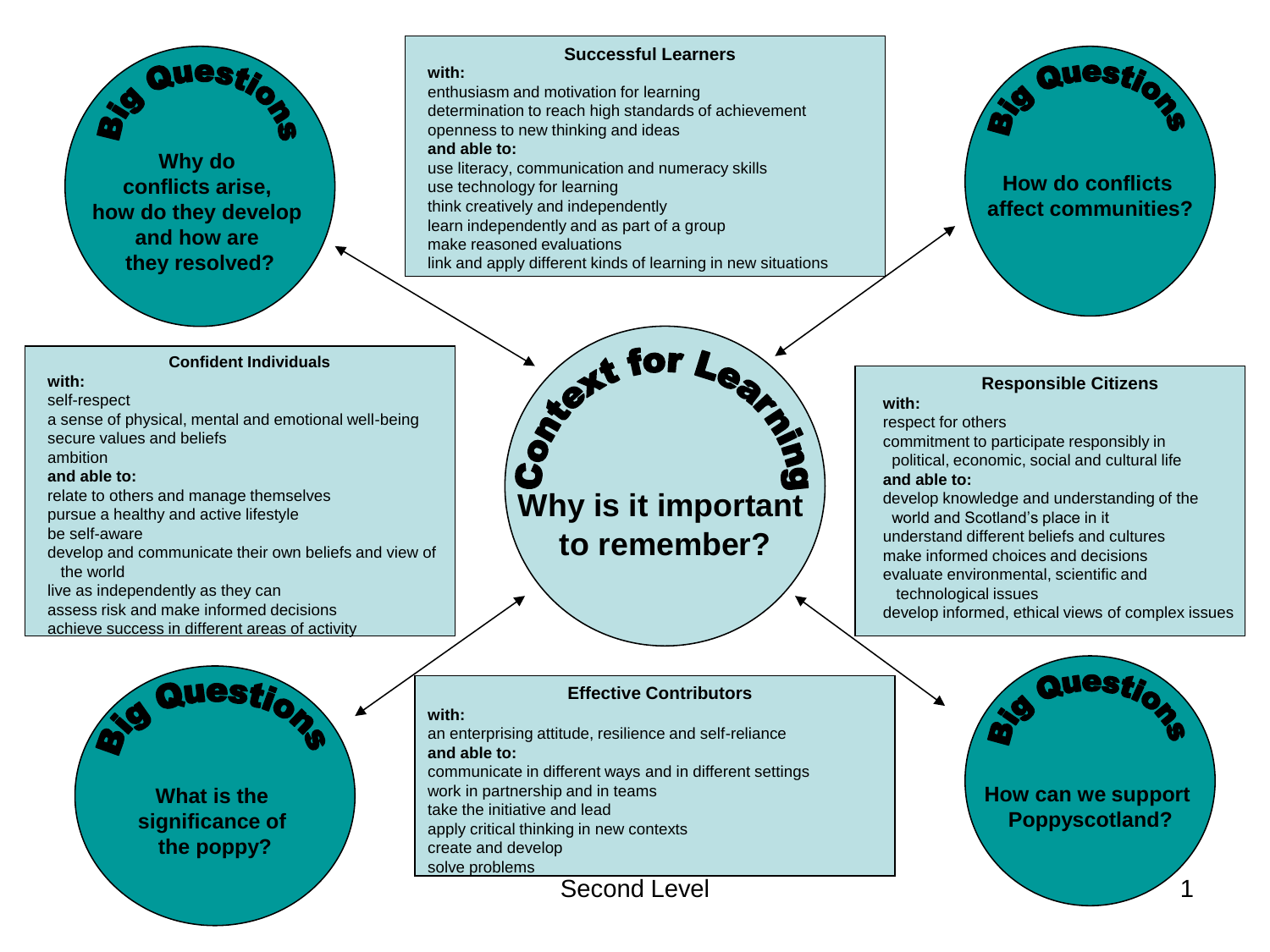# **Sustainable Development**

### **Big Ideas for Sustainable Development**

•Interdependence - I understand the links between people, other living things and places and that what happens in one place can affect what happens somewhere else. •Diversity – I understand the importance and value of embracing diversity in people's lives – culturally, socially, economically and ecologically. •**Carrying Capacity – I understand that there are limits to the**

**world's resources and recognise that not looking after these will disadvantage us all.**

•**Rights & Responsibilities – I understand the importance of considering the rights and needs of others and that what we do now has implications for what life might be like in the future.** •Equity and Justice – I understand the underlying causes of inequity and recognise that for any development to be sustainable it must not improve some lives at the expense of others. •Uncertainty and Precaution – I understand that it is important to adopt a cautious approach to the welfare of our planet as our actions may have unforeseen consequences.

## **Creativity**

#### **Big ideas for Creativity**

•I have generated a number of ideas which question and challenge conventions, thinking beyond obvious ideas and making inventive connections.

•**I have considered a number of options before making a decision about my approach and have applied my knowledge and skills in imaginative ways.**

•**I have adopted original approaches to solving problems but recognise that I may have to modify this where appropriate.** •**I have taken risks but am flexible in my approach while continuing to achieve my objective.**

•**I have negotiated and compromised when working collaboratively and have integrated the ideas of others.** •**I have generated something original which is of value and have used resources, including ICT, in imaginative ways.**

•**I have reflected critically on my ideas, approaches and outcomes and those of others and have celebrated my own creative achievement and those of others.**

context for Learning **Why is it important to remember?**

**Links to other themes**

# **Enterprise**

#### **Big Ideas for Enterprise**

•**I have had the opportunity to learn within real contexts across the curriculum including those supported by partners in the community** •**I have taken responsibility for learning, showing independence and initiative and the ability to make informed choices and decisions.** •**I have shown creativity, innovation, and flexibility when approaching problem solving and entrepreneurial activities, using critical thinking skills and accepting setbacks as learning experiences.** •I have adopted a reflective approach to learning, building on prior knowledge, achievements and strengths and showing an awareness of development needs and a commitment to achieving personal goals.

•**I am aware of and have adopted different roles when working as part of a team, and have interacted appropriately and sensitively.** •I understand and appreciate the world of work and the value of different occupations through a range of work related experiences. •I understand the connections between learning, career planning and life in the community.

## **Citizenship**

#### **Big ideas for Citizenship (2nd/3rd /4th Level)**

•I know about my rights and responsibilities in a democratic community, have had opportunities to exercise them and am aware of the main features of the democratic process.

•**I am able to participate in discussion of issues of local,** 

**national and international public concern and where appropriate take relevant, responsible action.**

•**I understand the way my choices and behaviour can have an effect on the needs and rights of others, locally, globally and on the environment and where necessary modify my behaviour to take account of this.**

•**I am aware of links between Scotland and other parts of the world.**

•**I understand some of the reasons for differences in life chances between individuals in our own and other communities.** •**I understand and respect differences in the needs,** 

**perspectives and behaviour of others, locally and globally and try to communicate and behave in a way that demonstrates respect and friendship.**

Second Level **Example 2** decision making and can express reasoned support and dissent •I can recognise the values that underpin personal and public decision making and can express reasoned support and dissent where appropriate.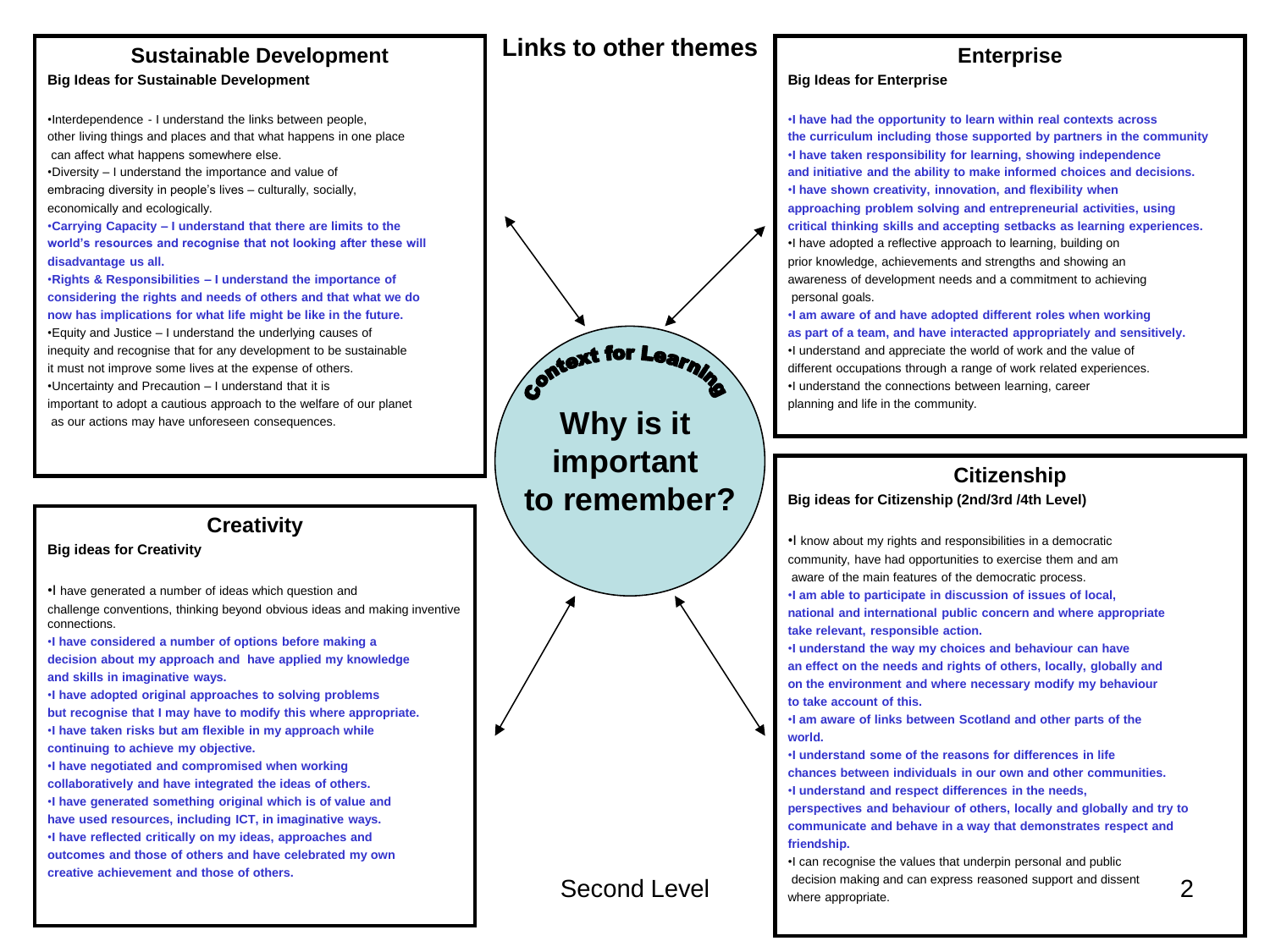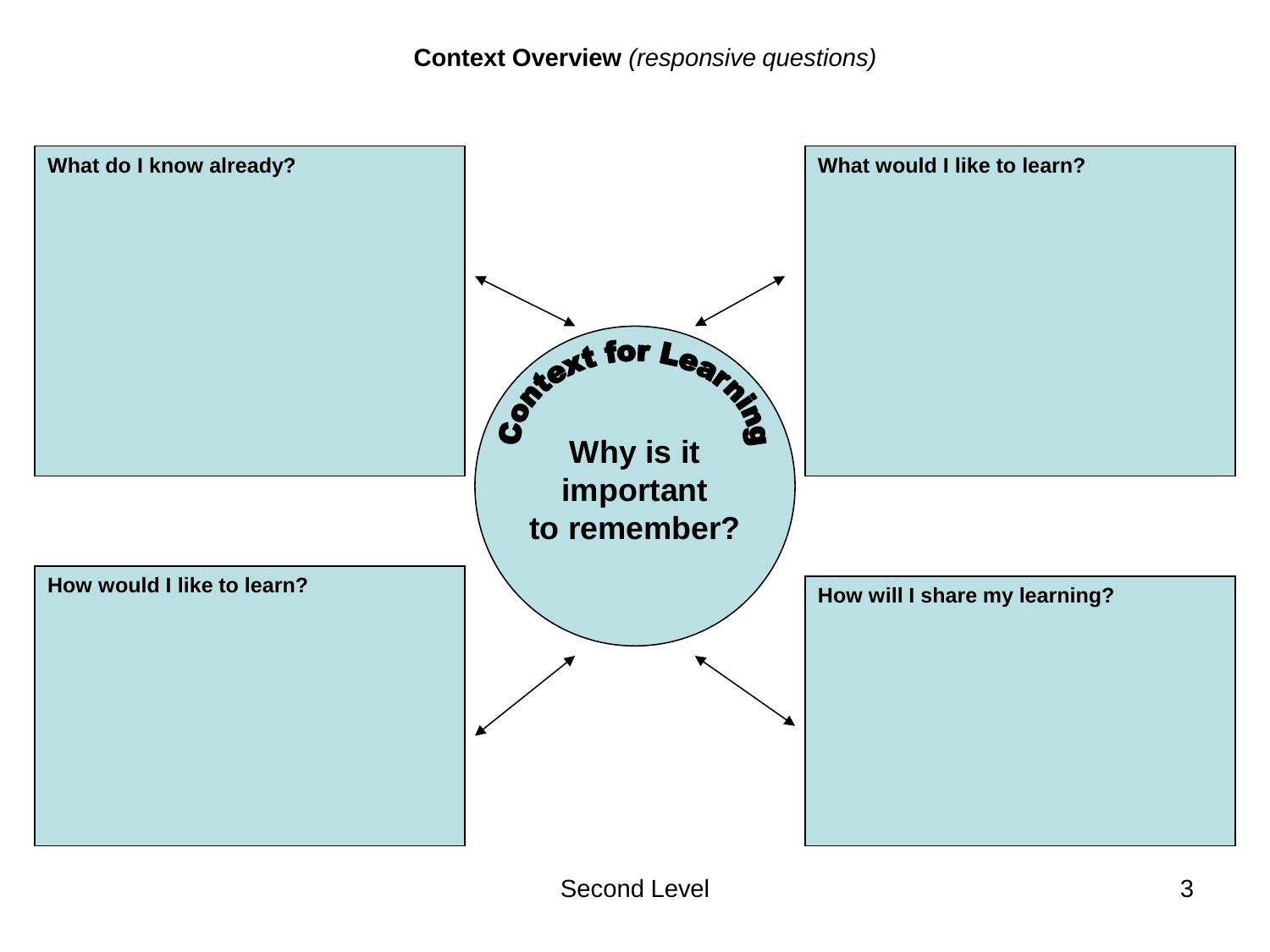| <b>Learning Opportunity</b>                                                                                                                                                                                                                                                                                                                                                                                                                                                                                                                                                                                    | Learning Intention/<br>Success Criteria | <b>Planning for the Big Questions</b>             | Learning Opportunity                                                                                                                                                                                                                                                                                                                                                                                                                                                                                                                                                                                                                                      | Learning Intention/<br>Success Criteria |
|----------------------------------------------------------------------------------------------------------------------------------------------------------------------------------------------------------------------------------------------------------------------------------------------------------------------------------------------------------------------------------------------------------------------------------------------------------------------------------------------------------------------------------------------------------------------------------------------------------------|-----------------------------------------|---------------------------------------------------|-----------------------------------------------------------------------------------------------------------------------------------------------------------------------------------------------------------------------------------------------------------------------------------------------------------------------------------------------------------------------------------------------------------------------------------------------------------------------------------------------------------------------------------------------------------------------------------------------------------------------------------------------------------|-----------------------------------------|
| Using a range of sources,<br>artefacts, audio, visual and web-<br>based research, research<br>different conflicts which the British<br>Armed Forces have been<br>involved in.<br>Create contacts in a variety of<br>ways, e.g. letter/email, to aid<br>research, i.e. Poppyscotland,<br>British Legion, local newspaper<br>etc.<br>Selecting one of these conflicts<br>as a focus for more in depth study<br>to discover the background to the<br>conflict.<br>Use a range of maps to locate,<br>explore and link features and<br>places where conflicts have<br>arisen and developed.<br>Learning Opportunity | Learning Intention/<br>Success Criteria | Why do<br>conflicts arise,<br>how do they develop | Decide on the format for a<br>timeline and create this<br>showing the significant<br>people and events of the<br>chosen conflict as well as<br>placing this conflict in a<br>timeline with other significant<br>events and peoples.<br>Decide on a way to depict<br>visually the significant people<br>from the conflict and provide<br>information about their<br>contribution to the conflict.<br>Use research findings and<br>discussions to help create 'a<br>day in the life of' stories.<br>Using newspapers to provide<br>models of articles, research<br>findings and discussion,<br>create a newspaper article<br>detailing a significant event. |                                         |
| Create a collage displaying the<br>different Armed Forces involved,<br>detailing dress, equipment,<br>weapons etc.                                                                                                                                                                                                                                                                                                                                                                                                                                                                                             |                                         | and how are<br>they resolved?                     | Hot seat significant<br>characters from the<br>conflict(s) being explored.                                                                                                                                                                                                                                                                                                                                                                                                                                                                                                                                                                                |                                         |
| Create posters in the style of<br>those used during conflicts, i.e.<br>positive messages about                                                                                                                                                                                                                                                                                                                                                                                                                                                                                                                 |                                         |                                                   | Learning Opportunity                                                                                                                                                                                                                                                                                                                                                                                                                                                                                                                                                                                                                                      | Learning Intention/<br>Success Criteria |
| evacuation, need for rationing etc.<br>Where appropriate, use charts,<br>graphs and tables to record and<br>display findings.<br>Create visual displays including                                                                                                                                                                                                                                                                                                                                                                                                                                              |                                         |                                                   | Share learning with<br>school/parents/community<br>using a range of different<br>media and deciding on the<br>most appropriate content for<br>the audience.                                                                                                                                                                                                                                                                                                                                                                                                                                                                                               |                                         |
| maps, depicting significant<br>features of conflicts.                                                                                                                                                                                                                                                                                                                                                                                                                                                                                                                                                          |                                         |                                                   |                                                                                                                                                                                                                                                                                                                                                                                                                                                                                                                                                                                                                                                           |                                         |
| Create scripts, role-play, drama to<br>re-enact chosen significant<br>individuals/events from the<br>conflict.                                                                                                                                                                                                                                                                                                                                                                                                                                                                                                 |                                         | <b>Second Level</b>                               |                                                                                                                                                                                                                                                                                                                                                                                                                                                                                                                                                                                                                                                           |                                         |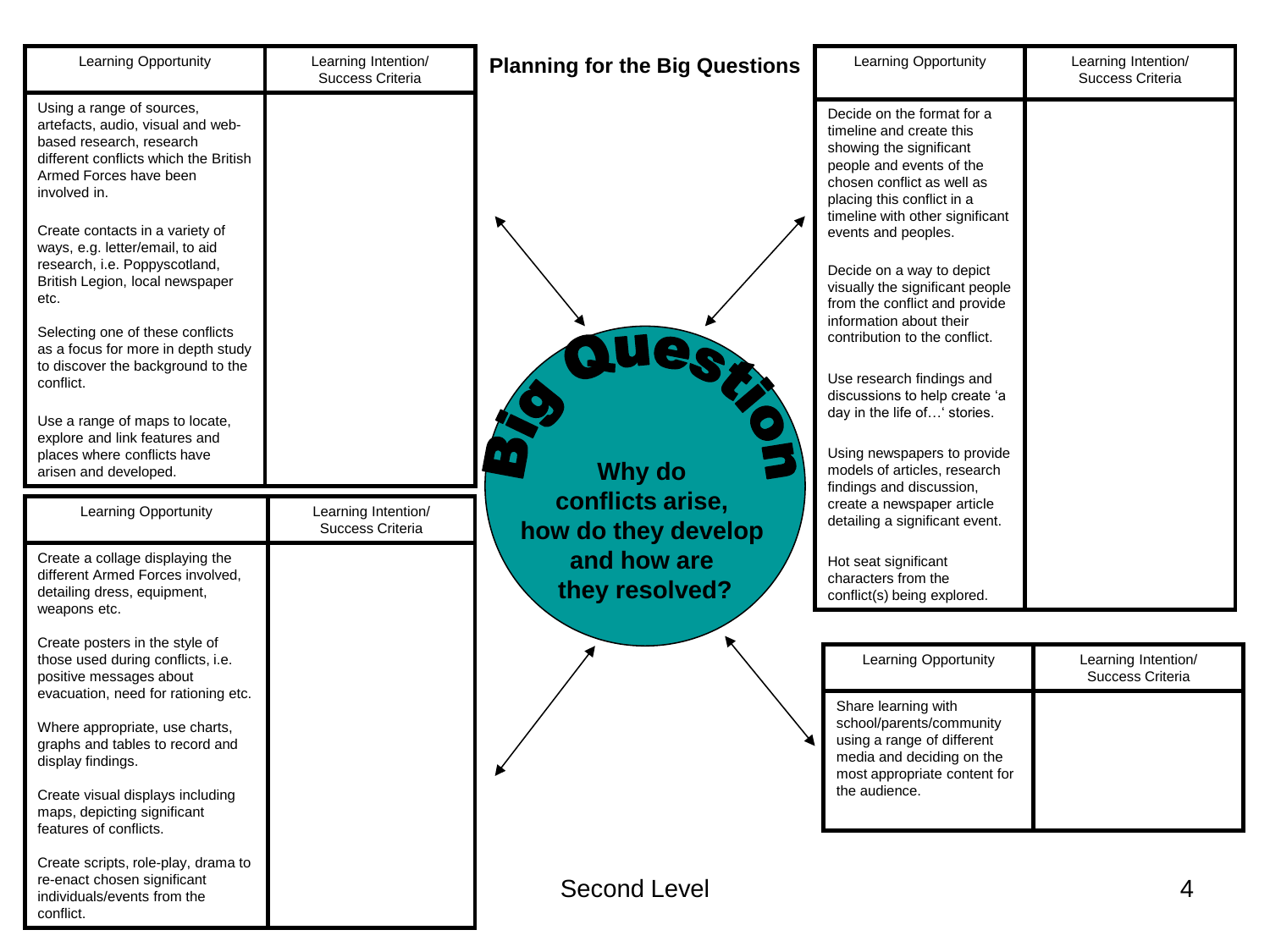| <b>CfE Experience/Outcome</b>                                                                                                                                                                                                                                                                                                                                                                                                                                                                                                                                                                                                                                                                                                                                                                                                                                           | <b>Planned Assessment</b> | <b>Links to CfE</b>                                                      | <b>CfE Experience/Outcome</b>                                                                                                                                                                                                                                                                                                                                                                                                                                                                                                                                                                                                                                                                                                                                                                                                                                                                                                                  | <b>Planned</b><br><b>Assessment</b> |
|-------------------------------------------------------------------------------------------------------------------------------------------------------------------------------------------------------------------------------------------------------------------------------------------------------------------------------------------------------------------------------------------------------------------------------------------------------------------------------------------------------------------------------------------------------------------------------------------------------------------------------------------------------------------------------------------------------------------------------------------------------------------------------------------------------------------------------------------------------------------------|---------------------------|--------------------------------------------------------------------------|------------------------------------------------------------------------------------------------------------------------------------------------------------------------------------------------------------------------------------------------------------------------------------------------------------------------------------------------------------------------------------------------------------------------------------------------------------------------------------------------------------------------------------------------------------------------------------------------------------------------------------------------------------------------------------------------------------------------------------------------------------------------------------------------------------------------------------------------------------------------------------------------------------------------------------------------|-------------------------------------|
| Learn how to locate, explore and link periods, people and events<br>in time and place.<br><b>SOC OA</b><br>Learn how to locate, explore and link features and places locally<br>and further afield.                                                                                                                                                                                                                                                                                                                                                                                                                                                                                                                                                                                                                                                                     |                           | <b>Experiences and</b><br><b>Outcomes</b>                                | Using what I know about the features of different types of<br>texts I can select ideas and relevant information from a<br>variety of sources, organise these in an appropriate way<br>for my purpose and use suitable vocabulary for my                                                                                                                                                                                                                                                                                                                                                                                                                                                                                                                                                                                                                                                                                                        |                                     |
| <b>SOC OA</b><br>I can use primary and secondary sources selectively to research<br>events in the past.<br><b>SOC 2-01a</b><br>I can interpret historical evidence from a range of periods to help<br>to build a picture of Scotland's heritage and my sense of<br>chronology.<br><b>SOC 2-02a</b><br>I can discuss why people and events from a particular time in the<br>past were important, placing them within a historical sequence.<br><b>SOC 2-06a</b><br>To extend my mental map and sense of place, I can interpret<br>information from different types of maps and am beginning to<br>locate key features within Scotland, UK, Europe or the wider<br>world.<br><b>SOC 2-14a</b><br>I can gather and use information about forms of discrimination<br>against people in societies and consider the impact this has on<br>people's lives.<br><b>SOC 2-16b</b> |                           | Quest                                                                    | audience.<br>LIT 2-06a, LIT 2-14a & LIT 2-26a<br>As I listen, watch or read, I can make notes, organise<br>these under suitable headings and use these or other<br>types of writing to understand information and ideas,<br>generate and develop ideas, develop my thinking,<br>explore problems and create new texts, using my own<br>words as appropriate.<br>LIT 2-05a, LIT 2-15a & LIT 2-25a<br>I recognise the need to acknowledge my sources and<br>can do this appropriately.<br><b>LIT 2-25a</b><br>To help me develop an informed view, I can distinguish<br>fact from opinion when listening/identify and explain the<br>difference between fact and opinion when reading and I<br>am learning to recognise when my sources try to<br>influence me and how useful these are.<br>LIT 2-08a & 2-18a<br>When listening and talking with others and writing, for<br>different purposes, I can:<br>•describe events and share experiences |                                     |
| <b>CfE Experience/Outcome</b>                                                                                                                                                                                                                                                                                                                                                                                                                                                                                                                                                                                                                                                                                                                                                                                                                                           | <b>Planned Assessment</b> | <b>Why do</b>                                                            | •share information and opinions<br>•explain processes/ideas or combine ideas<br>•Identify issues raised and summarise main points or<br>findings.                                                                                                                                                                                                                                                                                                                                                                                                                                                                                                                                                                                                                                                                                                                                                                                              |                                     |
| I can use my knowledge of the co-ordinate system to plot and<br>describe the location of a point on a grid.<br><b>MTH 2-18a</b><br>Having discussed the variety of ways and range of media used to<br>present data, I can interpret and draw conclusions from the<br>information displayed, recognising that the presentation may be<br>misleading.<br><b>MNU 2-20a</b><br>I can display data in a clear way using a suitable scale, by<br>choosing appropriately from an extended range of tables, charts,<br>diagrams and graphs, making effective use of technology.<br><b>MTH 2-21a</b>                                                                                                                                                                                                                                                                             |                           | conflicts arise,<br>how do they develop<br>and how are<br>they resolved? | LIT 2-09a & LIT 2-28a<br>I am learning to use language and style in a way which<br>engages and/or influences my reader.<br><b>ENG 2-27a</b><br>I can persuade, argue, explore issues or express an<br>opinion using relevant supporting detail and/or evidence.<br><b>LIT 2-29a</b><br>I am developing confidence when engaging with others<br>within and beyond my place of learning. I can<br>communicate in a clear, expressive way and I am<br>learning to select and organise resources independently.<br><b>LIT 2-10a</b>                                                                                                                                                                                                                                                                                                                                                                                                                |                                     |
| <b>CfE Experience/Outcome</b>                                                                                                                                                                                                                                                                                                                                                                                                                                                                                                                                                                                                                                                                                                                                                                                                                                           | <b>Planned Assessment</b> |                                                                          |                                                                                                                                                                                                                                                                                                                                                                                                                                                                                                                                                                                                                                                                                                                                                                                                                                                                                                                                                |                                     |
| Throughout all my learning, I can use search facilities of<br>electronic sources to access and retrieve information,<br>recognising the importance this has in my place of learning, at<br>home and in the workplace.<br><b>TCH 2-03b</b><br>I can create, capture and manipulate sounds, text and images to<br>communicate experiences, ideas and information in creative and<br>engaging ways.                                                                                                                                                                                                                                                                                                                                                                                                                                                                        |                           |                                                                          | <b>CfE Experience/Outcome</b><br>I have experienced the energy and excitement of<br>presenting/performing for audiences and being part of an<br>audience for other people's presentations/performances.<br><b>EXA 2-01a</b><br>Through observing and recording from my experiences across<br>the curriculum, I can create images and objects which show<br>growing awareness and recognition of detail.                                                                                                                                                                                                                                                                                                                                                                                                                                                                                                                                        | <b>Planned Assessment</b>           |
| <b>TCH 2-04b</b>                                                                                                                                                                                                                                                                                                                                                                                                                                                                                                                                                                                                                                                                                                                                                                                                                                                        |                           | <b>Second Level</b>                                                      | <b>EXA 2-04a</b>                                                                                                                                                                                                                                                                                                                                                                                                                                                                                                                                                                                                                                                                                                                                                                                                                                                                                                                               |                                     |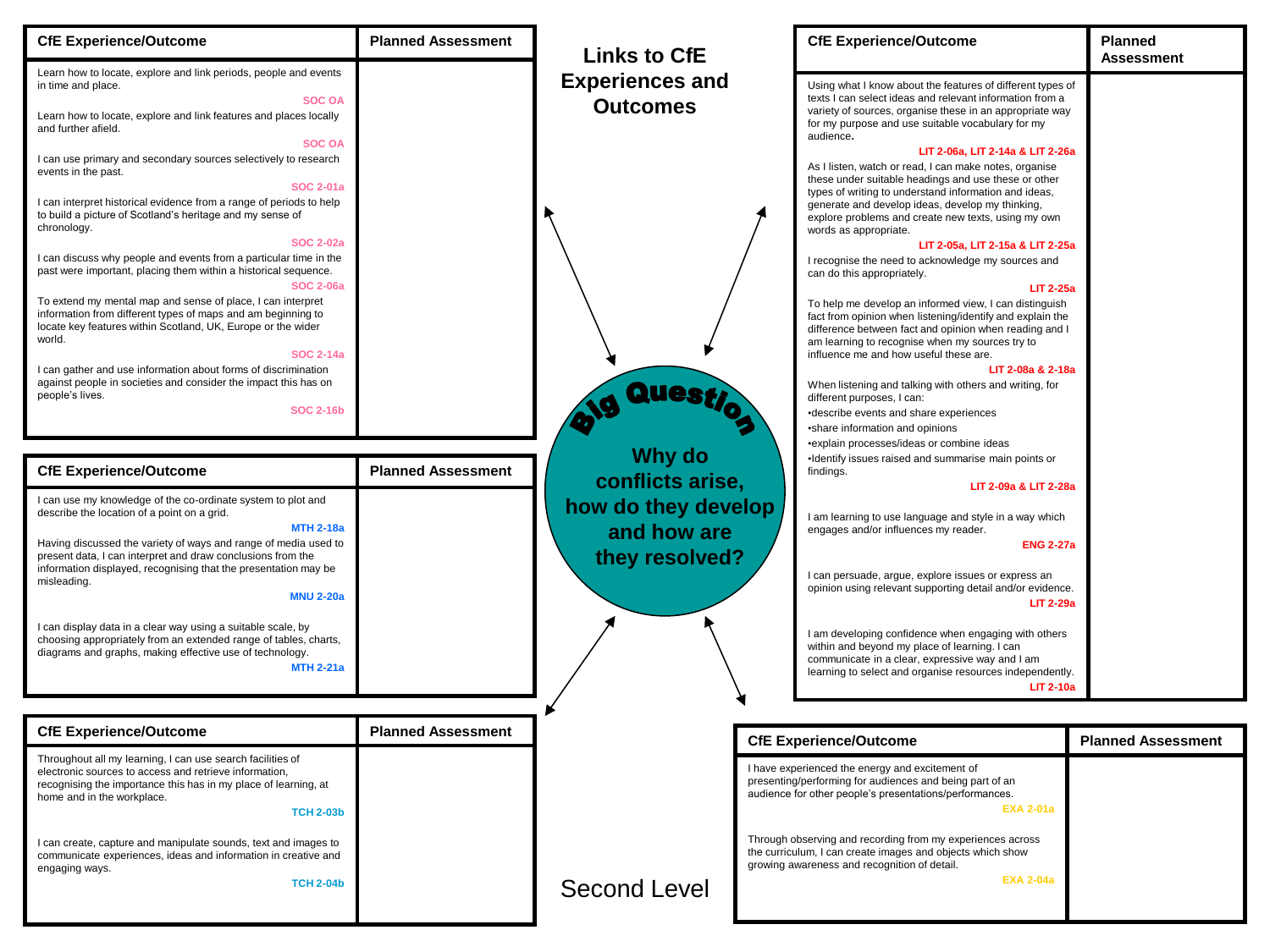| Learning Opportunity                                                                                                                                                                                                                                                                                                              | Learning Intention/<br>Success Criteria | <b>Planning for the Big Questions</b> | Learning Opportunity                                                                                                                                                    | Learning Intention/<br>Success Criteria |
|-----------------------------------------------------------------------------------------------------------------------------------------------------------------------------------------------------------------------------------------------------------------------------------------------------------------------------------|-----------------------------------------|---------------------------------------|-------------------------------------------------------------------------------------------------------------------------------------------------------------------------|-----------------------------------------|
| Using a range of sources, make a<br>comparison of life during the First or<br>Second World Wars and life now,<br>including such information as housing,<br>schools, clothes, food, entertainment<br>etc., and decide on the most engaging                                                                                         |                                         |                                       | Decide on the most<br>appropriate way to replicate<br>significant artifacts from the<br>period of the conflict.                                                         |                                         |
| way to share/display this information.<br>Using a range of sources, find out how<br>people and communities were affected<br>both during and following the conflict.                                                                                                                                                               |                                         |                                       | Use a range of maps to<br>locate and explore places of<br>remembrance and memorials<br>both locally and further<br>afield.                                              |                                         |
| Create a way to re-enact chosen<br>experiences from the time of the<br>conflict such as scripts, role-play,<br>drama integrating different elements of<br>the Arts.                                                                                                                                                               |                                         | 88                                    | Investigate war memorials,<br>including where possible<br>their own local war memorial.<br>Learners take responsibility<br>for organising the care of                   |                                         |
| Learning Opportunity                                                                                                                                                                                                                                                                                                              | Learning Intention/<br>Success Criteria |                                       | their local war memorial and<br>for organising an event<br>which enables them to share<br>their learning and activities                                                 |                                         |
| Explore and discuss how different<br>artists, musicians and writers depicted<br>experiences during conflicts.                                                                                                                                                                                                                     |                                         | <b>How do conflicts</b>               | with members of their<br>establishment/local<br>community.                                                                                                              |                                         |
| Listen to and sing/perform wartime<br>songs, identifying common themes and<br>emotions.                                                                                                                                                                                                                                           |                                         | affect<br>communities?                | Design and create a<br>memorial/ garden of<br>Remembrance, organising a<br>special event for members of                                                                 |                                         |
| Using published texts as models, select<br>a genre and create a text which depicts<br>an aspect of the conflict and also uses<br>language which conveys emotion.                                                                                                                                                                  |                                         |                                       | the community, including<br>those affected by conflicts.                                                                                                                |                                         |
| Take responsibility for creating,<br>illustrating and presenting a collection                                                                                                                                                                                                                                                     |                                         |                                       | Learning Opportunity                                                                                                                                                    | Learning Intention/<br>Success Criteria |
| of poems inspired by investigations<br>around Poppyscotland. Learners will<br>then be responsible for organising an<br>event where this can be presented to a<br>chosen local group or local Royal<br>British Legion.                                                                                                             |                                         |                                       | Share learning with<br>school/parents/community using<br>a range of different media and<br>deciding on the most appropriate<br>content for the audience.                |                                         |
| Take responsibility for creating a DVD<br>for children throughout Scotland, which<br>will provide an opportunity to share<br>their local experience of Remembrance<br>time, sharing experiences of members<br>of their local community who have been<br>involved in conflicts and how it has<br>affected them and their families. |                                         | <b>Second Level</b><br>etc.           | Create a mobile exhibition of<br>research and original pieces of<br>work which can be presented<br>within the establishment or local<br>community, e.g. library, museum | 6                                       |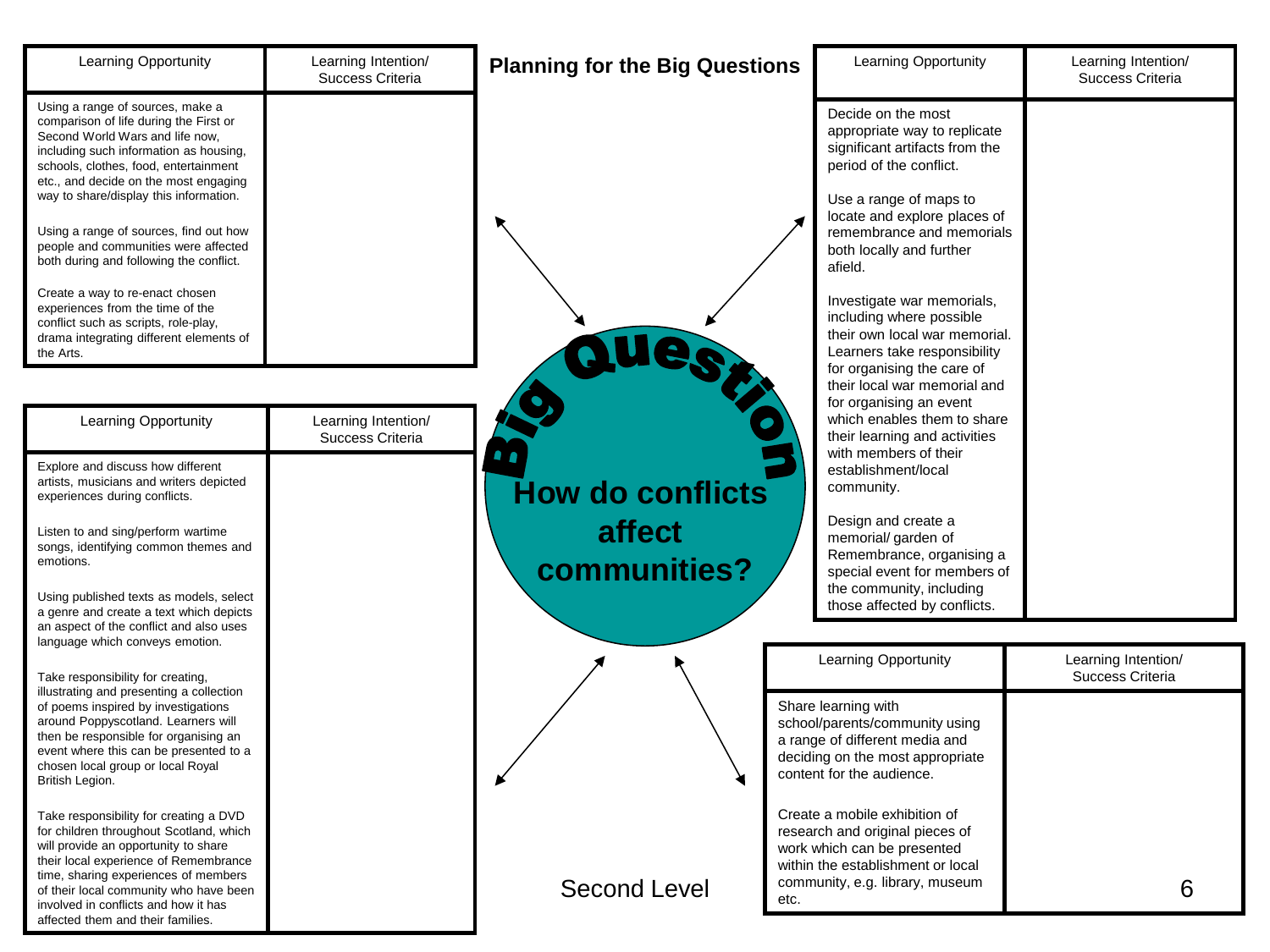| <b>CfE Experience/Outcome</b>                                                                                                                                                                                                                                                                                                                                                                                                       | <b>Planned Assessment</b> | <b>Links to CfE</b>                               | <b>CfE Experience/Outcome</b>                                                                                                                                                                                                                                                                                                                                                                                                                           | Planned<br><b>Assessment</b> |
|-------------------------------------------------------------------------------------------------------------------------------------------------------------------------------------------------------------------------------------------------------------------------------------------------------------------------------------------------------------------------------------------------------------------------------------|---------------------------|---------------------------------------------------|---------------------------------------------------------------------------------------------------------------------------------------------------------------------------------------------------------------------------------------------------------------------------------------------------------------------------------------------------------------------------------------------------------------------------------------------------------|------------------------------|
| Learn how to locate, explore and link periods, people and events<br>in time and place.<br><b>SOC OA</b><br>Learn how to locate, explore and link features and places locally<br>and further afield.<br><b>SOC OA</b>                                                                                                                                                                                                                |                           | <b>Experiences and</b><br><b>Outcomes</b>         | To show my understanding across different areas of<br>learning as I listen, watch or read, I can :identify and<br>discuss the purpose, main ideas and supporting detail<br>contained within the text use this information for different<br>purposes.<br>LIT 2-04a & LIT 2-16a                                                                                                                                                                           |                              |
| I can interpret historical evidence from a range of periods to help<br>to build a picture of Scotland's heritage and my sense of<br>chronology.<br><b>SOC 2-02a</b><br>I can compare and contrast a society in the past with my own<br>and contribute to a discussion of the similarities and differences.<br><b>SOC 2-04a</b><br>I can explain how the needs of a group in my local community<br>are supported<br><b>SOC 2-16a</b> |                           |                                                   | As I listen, watch or read, I can make notes, organise<br>these under suitable headings and use these or other<br>types of writing to understand information and ideas,<br>generate and develop ideas, develop my thinking,<br>explore problems and create new texts, using my own<br>words as appropriate.<br>LIT 2-05a, LIT 2-15a & LIT 2-25a<br>I recognise the need to acknowledge my sources and<br>can do this appropriately.<br><b>LIT 2-25a</b> |                              |
| I can gather and use information about forms of discrimination<br>against people in societies and consider the impact this has on<br>people's lives.<br><b>SOC 2-16b</b>                                                                                                                                                                                                                                                            |                           | Ques                                              | Using what I know about the features of different types of<br>texts I can select ideas and relevant information from a<br>variety of sources, organise these in an appropriate way<br>for my purpose and use suitable vocabulary for my<br>audience.<br>LIT 2-06a, LIT 2-14a & LIT 2-26a                                                                                                                                                                |                              |
| <b>CfE Experience/Outcome</b>                                                                                                                                                                                                                                                                                                                                                                                                       | <b>Planned Assessment</b> |                                                   | To help me develop an informed view, I can distinguish                                                                                                                                                                                                                                                                                                                                                                                                  |                              |
| I can use drawing techniques, manually or electronically, to<br>represent objects or ideas, enhancing them using effects such as<br>light, shadow and textures.<br><b>TCH 2-15a</b><br>Throughout my learning, I experiment with the use of colour to<br>develop an awareness of the effects and impacts it can have.<br><b>TCH 2-15b</b>                                                                                           |                           | <b>How do conflicts</b><br>affect<br>communities? | fact from opinion when listening/identify and explain the<br>difference between fact and opinion when reading and I<br>am learning to recognise when my sources try to<br>influence me and how useful these are.<br>LIT 2-08a & 2-18a<br>I am learning to use language and style in a way which<br>engages and/or influences my reader.<br><b>ENG 2-27a</b><br>Having explored the elements writers use in different                                    |                              |
|                                                                                                                                                                                                                                                                                                                                                                                                                                     |                           |                                                   | genres, I can use what I learn to create stories, poems<br>and plays with an interesting and appropriate structure,<br>interesting characters and/or settings which come to life.                                                                                                                                                                                                                                                                       |                              |
| <b>CfE Experience/Outcome</b>                                                                                                                                                                                                                                                                                                                                                                                                       | <b>Planned Assessment</b> |                                                   | <b>ENG 2-31a</b>                                                                                                                                                                                                                                                                                                                                                                                                                                        |                              |
| My learning in, through and about the expressive arts is enhanced<br>and enriched through partnerships with professional arts<br>companies, creative individuals and cultural organisations.<br><b>EXA OA</b>                                                                                                                                                                                                                       |                           |                                                   | I am developing confidence when engaging with others<br>within and beyond my place of learning. I can<br>communicate in a clear, expressive way and I am<br>learning to select and organise resources independently.<br><b>LIT 2-10a</b>                                                                                                                                                                                                                |                              |
| I have experienced the energy and excitement of<br>presenting/performing for audiences and being part of an audience<br>for other people's presentations/performances.                                                                                                                                                                                                                                                              |                           |                                                   |                                                                                                                                                                                                                                                                                                                                                                                                                                                         |                              |
| <b>EXA 2-01a</b><br>I can develop and communicate my ideas, demonstrating                                                                                                                                                                                                                                                                                                                                                           |                           |                                                   | <b>CfE Experience/Outcome</b>                                                                                                                                                                                                                                                                                                                                                                                                                           | <b>Planned Assessment</b>    |
| imagination and presenting at least one possible solution to a<br>design problem.<br><b>EXA 2-06a</b><br>I can sing and play music from a range of styles and cultures,                                                                                                                                                                                                                                                             |                           |                                                   | I can explain why different people think that values such as<br>honesty, respect and compassion are important, and I show                                                                                                                                                                                                                                                                                                                               |                              |
| showing skill and using performance directions and/or musical<br>notation.<br><b>EXA 2-16a</b>                                                                                                                                                                                                                                                                                                                                      |                           | <b>Second Level</b>                               | respect for others.<br><b>RME 2 -09c</b>                                                                                                                                                                                                                                                                                                                                                                                                                |                              |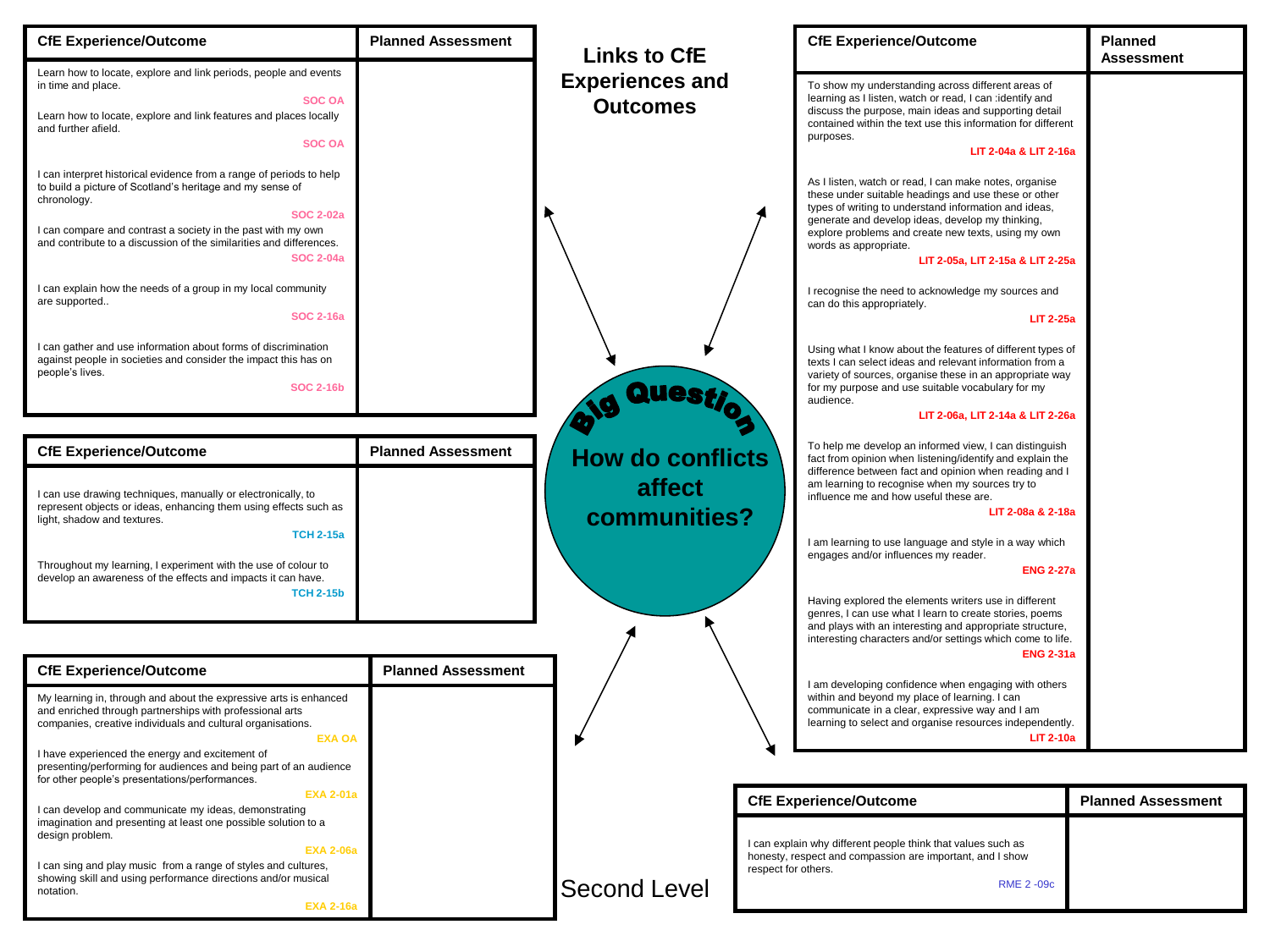| Learning Opportunity                                                                                                                                                                                                                                                                              | Learning Intention/<br>Success Criteria | <b>Planning for the Big Questions</b> | Learning Opportunity                                                                                                                                                                                                                                                                                                                                                                                                        | Learning Intention/<br>Success Criteria |
|---------------------------------------------------------------------------------------------------------------------------------------------------------------------------------------------------------------------------------------------------------------------------------------------------|-----------------------------------------|---------------------------------------|-----------------------------------------------------------------------------------------------------------------------------------------------------------------------------------------------------------------------------------------------------------------------------------------------------------------------------------------------------------------------------------------------------------------------------|-----------------------------------------|
| Using a range of sources, find out<br>the significance of the poppy on<br>Remembrance Day and the role<br>of Poppyscotland.<br>Using a range of sources, find out<br>about the background to Lady<br>Haig's Poppy Factory.<br>Take part in debates such as 'the<br>relevance of the poppy today'. |                                         |                                       | Design, create, advertise<br>and market a new product<br>for Poppyscotland e.g.<br>jewellery, wrapping paper, t-<br>shirts, cards, events posters,<br>bookmarks, calendars<br>(showing local people and<br>places) etc.<br>Design, create, advertise<br>and market a t-shirt which<br>includes the Poppyscotland<br>logo, considering the<br>different materials that could<br>be used. Learners will be<br>responsible for |                                         |
| <b>Learning Opportunity</b><br>Design, create, advertise and<br>market Remembrance cards for                                                                                                                                                                                                      | Learning Intention/<br>Success Criteria | <b>What is the</b>                    | marketing/advertising and<br>budgeting for production and<br>selling. Learners will<br>research t-shirts from other<br>companies to provide<br>models.                                                                                                                                                                                                                                                                      |                                         |
| people to let family and friends<br>know that they are in their<br>thoughts.                                                                                                                                                                                                                      |                                         | significance of                       | Design and create a new<br>flag, representing Peace,<br>which could be flown at all<br>Remembrance Parades                                                                                                                                                                                                                                                                                                                  |                                         |
| Design, create, advertise and<br>market 'Grow your own poppies'<br>kits to be sold at events.                                                                                                                                                                                                     |                                         | the poppy?                            | throughout Scotland.                                                                                                                                                                                                                                                                                                                                                                                                        |                                         |
| Design and create a new logo for<br>the schools part of the<br>Poppyscotland website which                                                                                                                                                                                                        |                                         |                                       | Learning Opportunity                                                                                                                                                                                                                                                                                                                                                                                                        | Learning Intention/Success Criteria     |
| could be used by learners and<br>practitioners from all over<br>Scotland.                                                                                                                                                                                                                         |                                         |                                       | Take responsibility for the<br>organising, advertising and hosting<br>of a 'Poppy Tea' for those who live<br>locally and/or those who may have                                                                                                                                                                                                                                                                              |                                         |
| Design, create, advertise and<br>market a calendar which<br>combines appropriate images and<br>messages.                                                                                                                                                                                          |                                         |                                       | been affected by conflicts. This will<br>provide opportunities to display work<br>about Poppyscotland, sell products<br>and refreshments and entertain.                                                                                                                                                                                                                                                                     |                                         |
| Make creative use of the poppy<br>paper obtained from<br>Poppyscotland.                                                                                                                                                                                                                           |                                         | <b>Second Level</b>                   | Organise competitions within the<br>establishment or learning community<br>around the designs on this page.                                                                                                                                                                                                                                                                                                                 |                                         |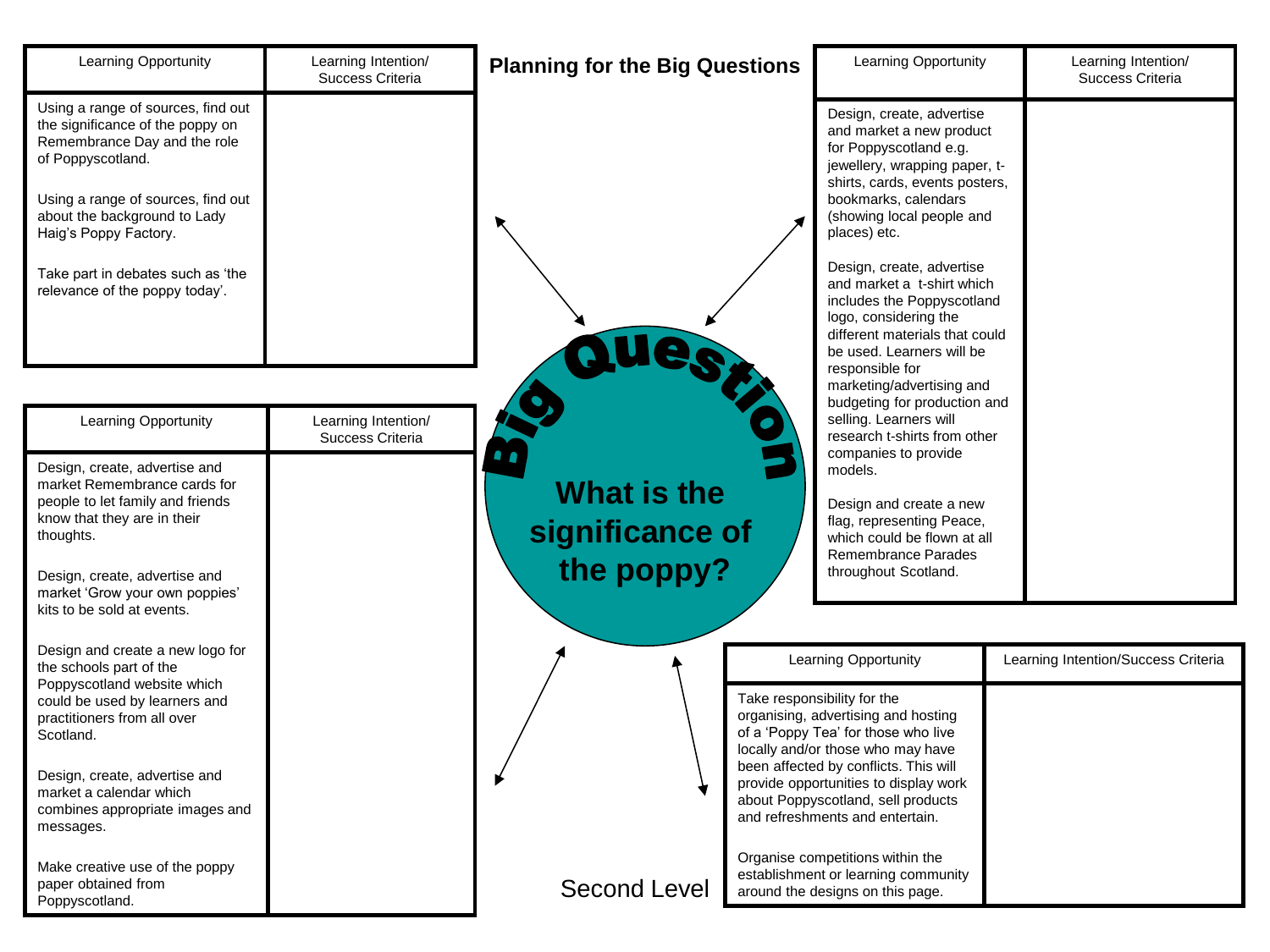| <b>CfE Experience/Outcome</b>                                                                                                                                                                                                                                                                                                                                                    | <b>Planned Assessment</b> | <b>Links to CfE</b>                                 | <b>CfE Experience/Outcome</b>                                                                                                                                                                                                                                                                                                                                                                                         | <b>Planned</b><br><b>Assessment</b> |
|----------------------------------------------------------------------------------------------------------------------------------------------------------------------------------------------------------------------------------------------------------------------------------------------------------------------------------------------------------------------------------|---------------------------|-----------------------------------------------------|-----------------------------------------------------------------------------------------------------------------------------------------------------------------------------------------------------------------------------------------------------------------------------------------------------------------------------------------------------------------------------------------------------------------------|-------------------------------------|
| Learn how to locate, explore and link periods, people and events<br>in time and place.<br><b>SOC OA</b><br>Learn how to locate, explore and link features and places locally<br>and further afield.                                                                                                                                                                              |                           | <b>Experiences and</b><br><b>Outcomes</b>           | When I engage with others, I can respond in ways<br>appropriate to my role, show that I value others'<br>contributions and use these to build on thinking.<br><b>LIT 2-02a</b>                                                                                                                                                                                                                                        |                                     |
| <b>SOC OA</b><br>I can interpret historical evidence from a range of periods to help<br>to build a picture of Scotland's heritage and my sense of<br>chronology.<br><b>SOC 2-02a</b><br>By experiencing the setting up and running of a business, I can<br>collaborate in making choices relating to the different roles and<br>responsibilities and have evaluated its success. |                           |                                                     | As I listen, watch or read, I can make notes, organise<br>these under suitable headings and use these or other<br>types of writing to understand information and ideas,<br>generate and develop ideas, develop my thinking,<br>explore problems and create new texts, using my own<br>words as appropriate.<br>LIT 2-05a, LIT 2-15a & LIT 2-25a                                                                       |                                     |
| <b>SOC 2-22a</b><br>I can discuss the environmental impact of human activity and<br>suggest ways in which we can live in a more environmentally<br>responsible way.                                                                                                                                                                                                              |                           |                                                     | I recognise the need to acknowledge my sources and<br>can do this appropriately.<br><b>LIT 2-25a</b>                                                                                                                                                                                                                                                                                                                  |                                     |
| <b>SOC 2-08a</b>                                                                                                                                                                                                                                                                                                                                                                 |                           |                                                     | Using what I know about the features of different types of<br>texts I can select ideas and relevant information from a<br>variety of sources, organise these in an appropriate way<br>for my purpose and use suitable vocabulary for my                                                                                                                                                                               |                                     |
| <b>CfE Experience/Outcome</b>                                                                                                                                                                                                                                                                                                                                                    | <b>Planned Assessment</b> | Quest                                               | audience.<br>LIT 2-06a, LIT 2-14a & LIT 2-26a                                                                                                                                                                                                                                                                                                                                                                         |                                     |
| I can manage money, compare costs from different retailers, and<br>determine what I can afford to buy.<br><b>MNU 2-09a</b><br>I understand the costs, benefits and risks of using bank cards to<br>purchase goods or obtain cash and realise that budgeting is<br>important.<br><b>MNU 2-09b</b><br>I can use the terms profit and loss in buying and selling activities         |                           | <b>What is the</b><br>significance of<br>the poppy? | To help me develop an informed view, I can distinguish<br>fact from opinion when listening/identify and explain the<br>difference between fact and opinion when reading and I<br>am learning to recognise when my sources try to<br>influence me and how useful these are.<br>LIT 2-08a & 2-18a<br>I am learning to use language and style in a way which<br>engages and/or influences my reader.<br><b>ENG 2-27a</b> |                                     |
| and can make simple calculations for this.<br><b>MNU 2-09c</b>                                                                                                                                                                                                                                                                                                                   |                           |                                                     | <b>CfE Experience/Outcome</b>                                                                                                                                                                                                                                                                                                                                                                                         | <b>Planned</b><br><b>Assessment</b> |
| <b>CfE Experience/Outcome</b><br>Throughout all my learning, I can use search facilities of electronic                                                                                                                                                                                                                                                                           | <b>Planned Assessment</b> |                                                     | I can explain why different people think that values such<br>as honesty, respect and compassion are important, and I<br>show respect for others.<br><b>RME 2 -09c</b>                                                                                                                                                                                                                                                 |                                     |
| sources to access and retrieve information, recognising the<br>importance this has in my place of learning, at home and in the<br>workplace.                                                                                                                                                                                                                                     |                           |                                                     |                                                                                                                                                                                                                                                                                                                                                                                                                       |                                     |
| <b>TCH 2-03b</b><br>I can create, capture and manipulate sounds, text and images to                                                                                                                                                                                                                                                                                              |                           |                                                     | <b>CfE Experience/Outcome</b>                                                                                                                                                                                                                                                                                                                                                                                         | <b>Planned Assessment</b>           |
| communicate experiences, ideas and information in creative and<br>engaging ways.<br><b>TCH 2-04b</b>                                                                                                                                                                                                                                                                             |                           |                                                     | My learning in, through and about the expressive arts allows me to<br>develop skills and techniques that are relevant to specific art forms<br>and across the four capacities<br><b>EXA OA</b>                                                                                                                                                                                                                        |                                     |
|                                                                                                                                                                                                                                                                                                                                                                                  |                           |                                                     | Second Level   I can develop and communicate my ideas, demonstrating imagination<br>and presenting at least one possible solution to a design problem.                                                                                                                                                                                                                                                                |                                     |

**EXA 2-06a**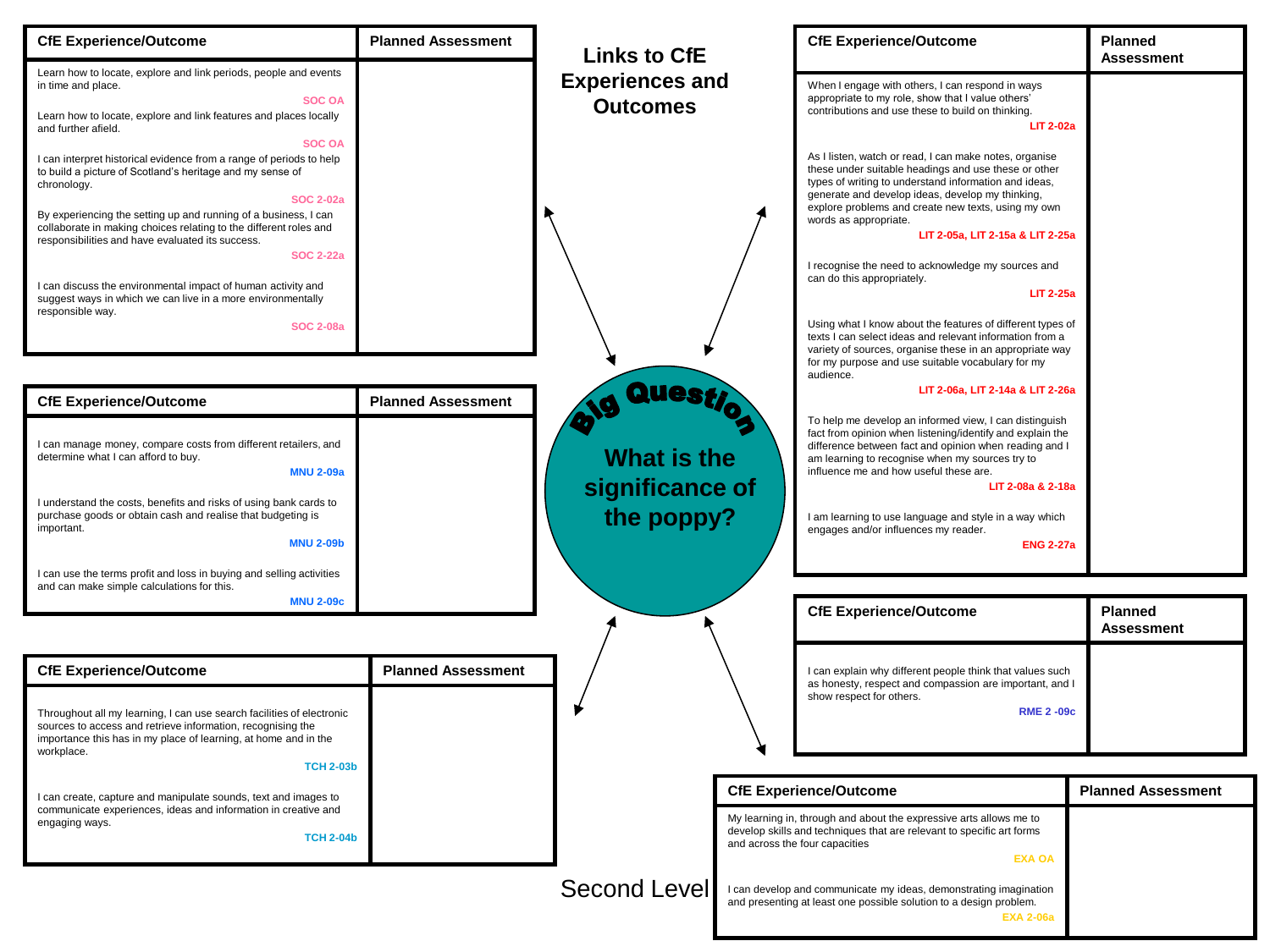| Learning Opportunity                                                                                                                                                                                                                                                                                                                                                                        | Learning Intention/<br>Success Criteria | <b>Planning for the Big Questions</b> | Learning Opportunity                                                                                                                                                                                                                                                                                        | Learning Intention/<br>Success Criteria |
|---------------------------------------------------------------------------------------------------------------------------------------------------------------------------------------------------------------------------------------------------------------------------------------------------------------------------------------------------------------------------------------------|-----------------------------------------|---------------------------------------|-------------------------------------------------------------------------------------------------------------------------------------------------------------------------------------------------------------------------------------------------------------------------------------------------------------|-----------------------------------------|
| Pupils set up a committee to co-<br>ordinate a fundraising event which will<br>support the fundraising appeal<br>organised by Poppyscotland<br>The committee consult with pupils,<br>staff and parents to decide on the<br>nature of the fund-raising event and to<br>provide information about<br>Poppyscotland.<br>The committee decide on the different<br>roles its members will adopt. |                                         |                                       | Those members of the<br>committee who wish to be<br>involved in managing the<br>financial aspects of the fund-<br>raiser set up a link with<br>school office and local bank<br>manager.<br>Members of the committee<br>create a spreadsheet to track<br>income and expenditure.<br>Members of the committee |                                         |
| The committee draw up a plan for the<br>organisation of the event.                                                                                                                                                                                                                                                                                                                          |                                         |                                       | take responsibility for liaising<br>with Poppy Scotland to<br>ensure the transfer of funds.                                                                                                                                                                                                                 |                                         |
| Explore the employment opportunities<br>that are offered by Poppyscotland and<br>organise and carry out interviews with<br>members of the community who are<br>employees.                                                                                                                                                                                                                   |                                         |                                       |                                                                                                                                                                                                                                                                                                             |                                         |
| Pupils explore their local community to<br>find out what social enterprise<br>organisations exist and how they<br>support their local community.                                                                                                                                                                                                                                            |                                         | <b>How can</b><br>we support          |                                                                                                                                                                                                                                                                                                             |                                         |
| Learning Opportunity                                                                                                                                                                                                                                                                                                                                                                        | Learning Intention/                     | Poppyscotland?                        |                                                                                                                                                                                                                                                                                                             |                                         |
|                                                                                                                                                                                                                                                                                                                                                                                             | Success Criteria                        |                                       |                                                                                                                                                                                                                                                                                                             |                                         |
| Those members of the committee<br>who wish to be involved in                                                                                                                                                                                                                                                                                                                                |                                         |                                       |                                                                                                                                                                                                                                                                                                             |                                         |
| advertising the fund-raiser set up<br>a link with local press and radio.                                                                                                                                                                                                                                                                                                                    |                                         |                                       | Learning Opportunity                                                                                                                                                                                                                                                                                        | Learning Intention/Success Criteria     |
| Members of the committee co-<br>ordinate a school competition for<br>the design of poster/flyer to<br>advertise the fund-raising event.                                                                                                                                                                                                                                                     |                                         |                                       | The committee liaises with members<br>of the community who may be able<br>to support the fund-raising event.                                                                                                                                                                                                |                                         |
| Co-ordinate distribution of<br>posters/flyers including to local<br>press.                                                                                                                                                                                                                                                                                                                  |                                         |                                       | The committee ensures personal<br>invitations are sent to relevant<br>members of the community                                                                                                                                                                                                              |                                         |
| Members of the committee<br>compose and record a jingle to<br>advertise the event which is used<br>by local radio.                                                                                                                                                                                                                                                                          |                                         | <b>Second Level</b>                   | The committee decides on the most<br>appropriate use of technology and<br>records the event.                                                                                                                                                                                                                |                                         |